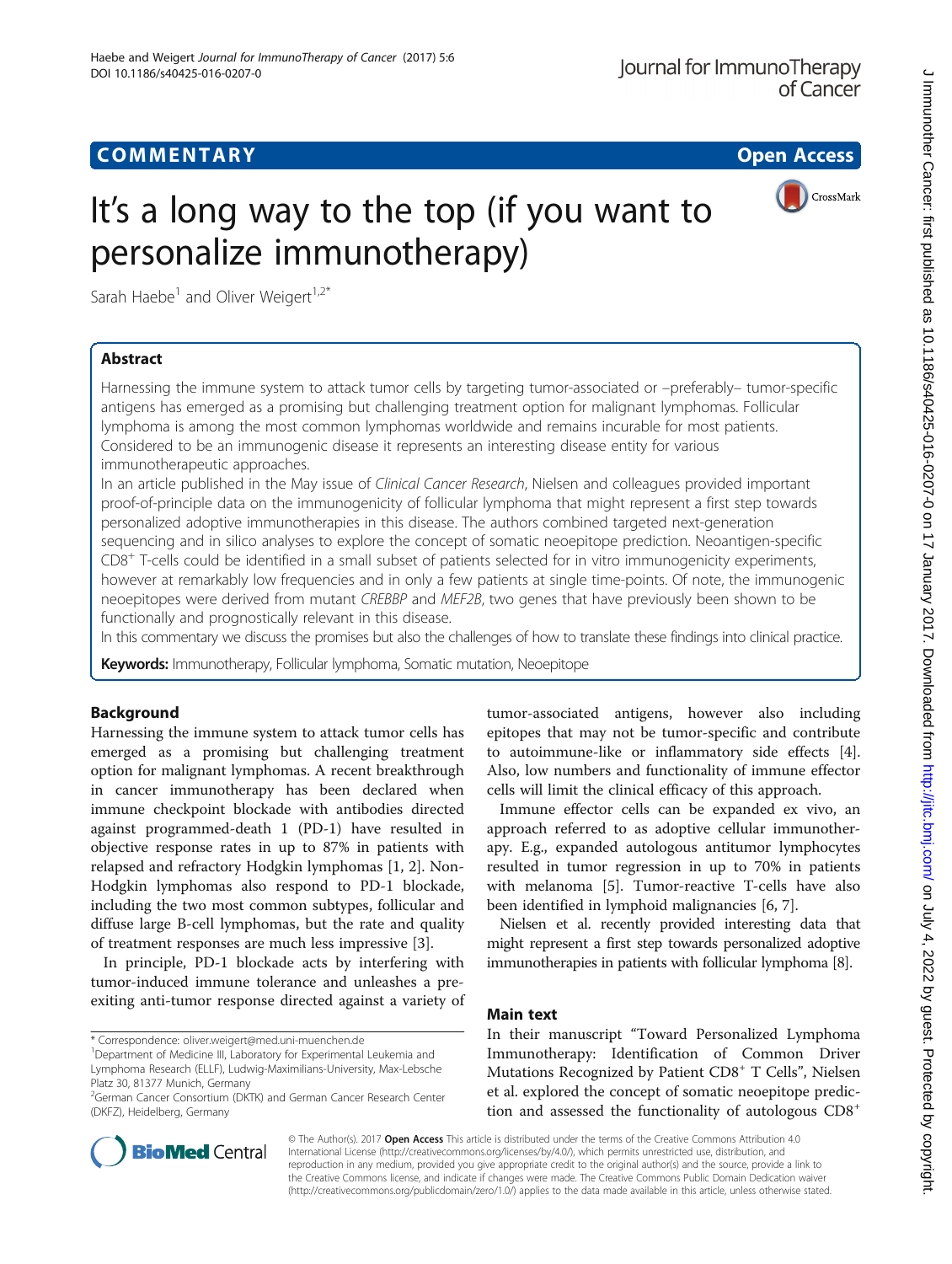T-cells against tumor-specific antigens. To identify putative somatic neoepitopes, customized targeted nextgeneration sequencing was performed on 53 lymphoma samples, capturing ten genes that are known to be recurrently altered in malignant lymphomas and considered oncogenic drivers of the disease. Non-synonymous mutations were identified in 81% of patients. Using in silico algorithms, 37 of 43 patients harbored mutations that were predicted to form specific epitopes with sufficient binding affinity to the patients' HLA class I haplotypes. From the 13 patients who were selected for in vitro immunogenicity experiments, three had detectable autologous mutation-specific CD8<sup>+</sup> T-cells as confirmed by in vitro T-cell recognition of transfected autologous B-cells. The immunogenic neoepitopes were derived from mutant CREBBP and MEF2B, two genes that have previously been shown to be functionally and prognostically relevant in this disease [[9](#page-2-0)–[11](#page-2-0)].

### Conclusion and perspective

Can follicular lymphoma –again– serve as a prototype example for the successful introduction of innovative immunotherapeutic approaches? Two decades ago, the advent of monoclonal anti-CD20 antibodies marked the end of a treatment period now known as the prerituximab era. Generally considered an immunogenic disease with occasional waxing-and-waning lymphadenopathy and sporadic spontaneous regressions, follicular lymphomas can harbor more than 100 coding mutations that could potentially serve as tumor-specific neoepitopes [[12\]](#page-2-0). Any mutation, including functionally irrelevant, so-called bystander mutations can produce immunogenic neoantigens, as long as they are transcribed and translated, and their gene products properly processed and presented onto a fitting HLA haplotype. An earlier study performed in melanoma patients receiving CTLA-4 antibodies could indeed demonstrate that the mutational load (and distinct neoantigen patterns) correlated with the immunogenicity and clinical benefit to immune checkpoint inhibition [\[13](#page-2-0)]. In that regard, it may come as a surprise that Nielsen et al. did not identify neoantigen-specific T-cells in the majority of patients with follicular lymphoma and that substantial efforts were required to detect some at remarkably low frequencies and in only a few patients at single time-points. On the other hand, it will be interesting to see if detectable neoantigen-reactive T-cells could serve as biomarkers to predict response to immune checkpoint inhibition in this disease.

It is likely that the authors would have identified more neoantigen-reactive T-cells in a higher fraction of patients with follicular lymphoma had they performed exome-wide analyses. However, the rationale behind

targeting a limited number of gene mutations presumed to be acquired early in the molecular ontogeny of the disease and to drive the malignant phenotype is to minimize the risk of subclone selection and immune escape variants [[14, 15](#page-2-0)]. Still, identifying these target genes remains a major challenge, given our incomplete understanding of the molecular biology of a disease as molecularly diverse and genetically unstable as follicular lymphoma. But even if directed against known driver gene mutations, immune evasion from effective CD8+ T-cell mediated anti-tumor responses might occur via loss of HLA, as recently described in a case of KRASmutant metastatic colorectal cancer [[16](#page-2-0)].

Eventually, it remains to be proven if these autologous neoantigen-reactive CD8<sup>+</sup> T-cells, even after ex vivo expansion, will elicit an effective immune response in patients and ultimately eradicate the disease. In contrast, engineered T-cells have already shown clinical activity. Promising response rates have been reported with autologous T-cells transduced with a chimeric antigen receptor directed against the pan B-cell marker CD19 for patients with refractory or relapsed B-cell malignancies [\[17](#page-2-0)]. To reduce on- and off-target toxicity, T-cells have been successfully engineered to target tumorspecific epitopes. E.g., engineered T-cells directed against the cancer-testis antigens NY-ESO-1 and LAGE-1 resulted in objective responses in 80% of patients with advanced multiple myeloma, without causing clinically apparent cytokine release syndromes [[18](#page-2-0)].

In summary, from a scientific point of view, Nielsen et al. provide important proof-of-principle data on the immunogenicity of follicular lymphoma. From a translational research point of view, it remains unclear how to most effectively bring these findings into clinical practice. Rather exploratory, e.g. to determine the most promising neoantigen-haplotype patterns for immunotherapeutic approaches? Or diagnostically, e.g. as biomarkers to predict response to immune checkpoint inhibitors? Or therapeutically, e.g. as actual immune effector cells to personalize adoptive immunotherapy? From a clinical point of view, numerous questions remain to be addressed. E.g., how to select the subset of patients with follicular lymphoma who qualify for and are expected to gain most benefit from what type of personalized immunotherapy? How to incorporate personalized immunotherapeutic concepts into current treatment algorithms? And finally, how will they compare to the numerous other promising treatment options in terms of efficacy, toxicity, and –last but not least– cost? But for those of us who share Bon Scott's Rock 'n' Roll point of view, all these challenges do not come as a surprise: It's a long way to the top…

Acknowledgements

Not applicable.